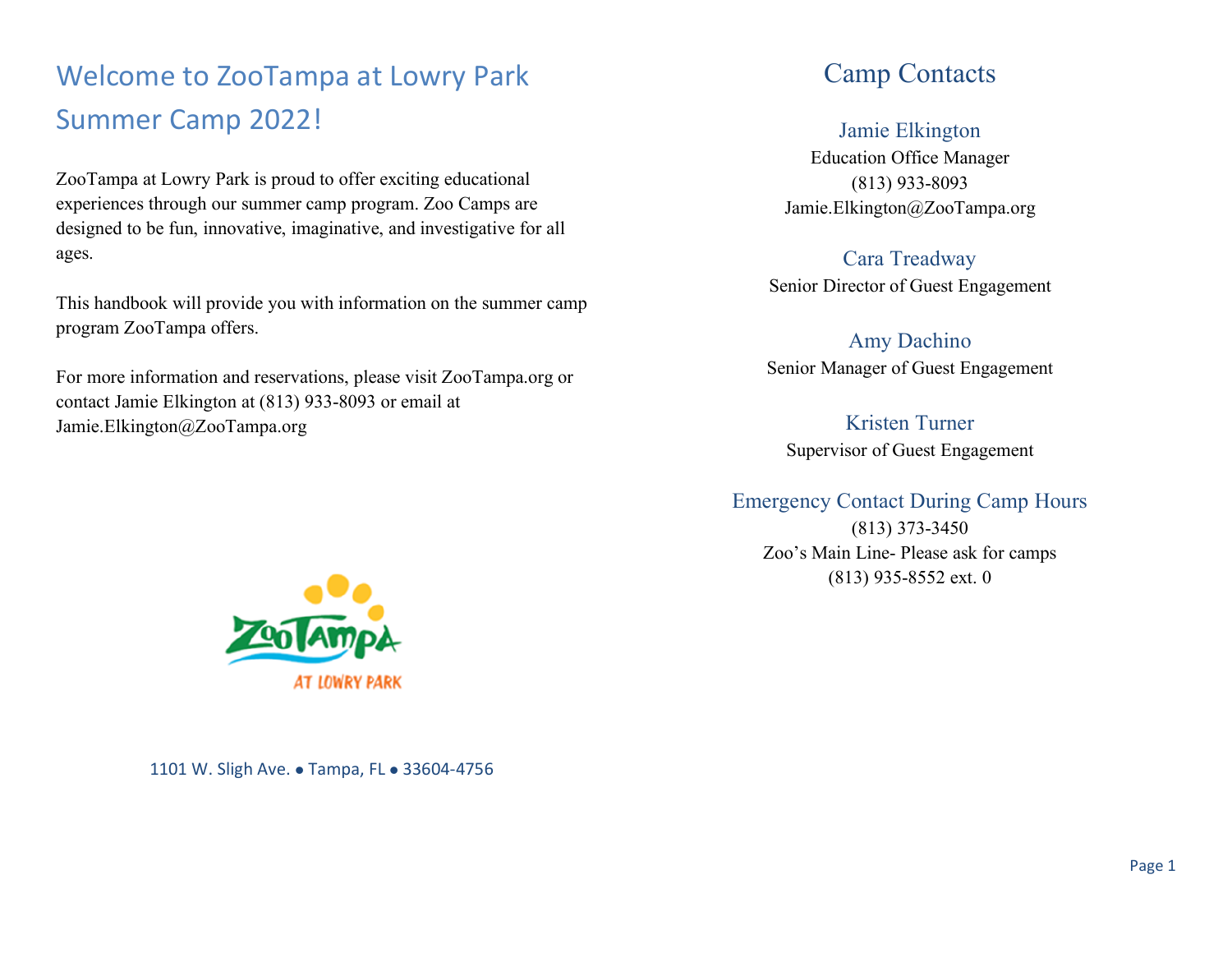# **Table of Contents**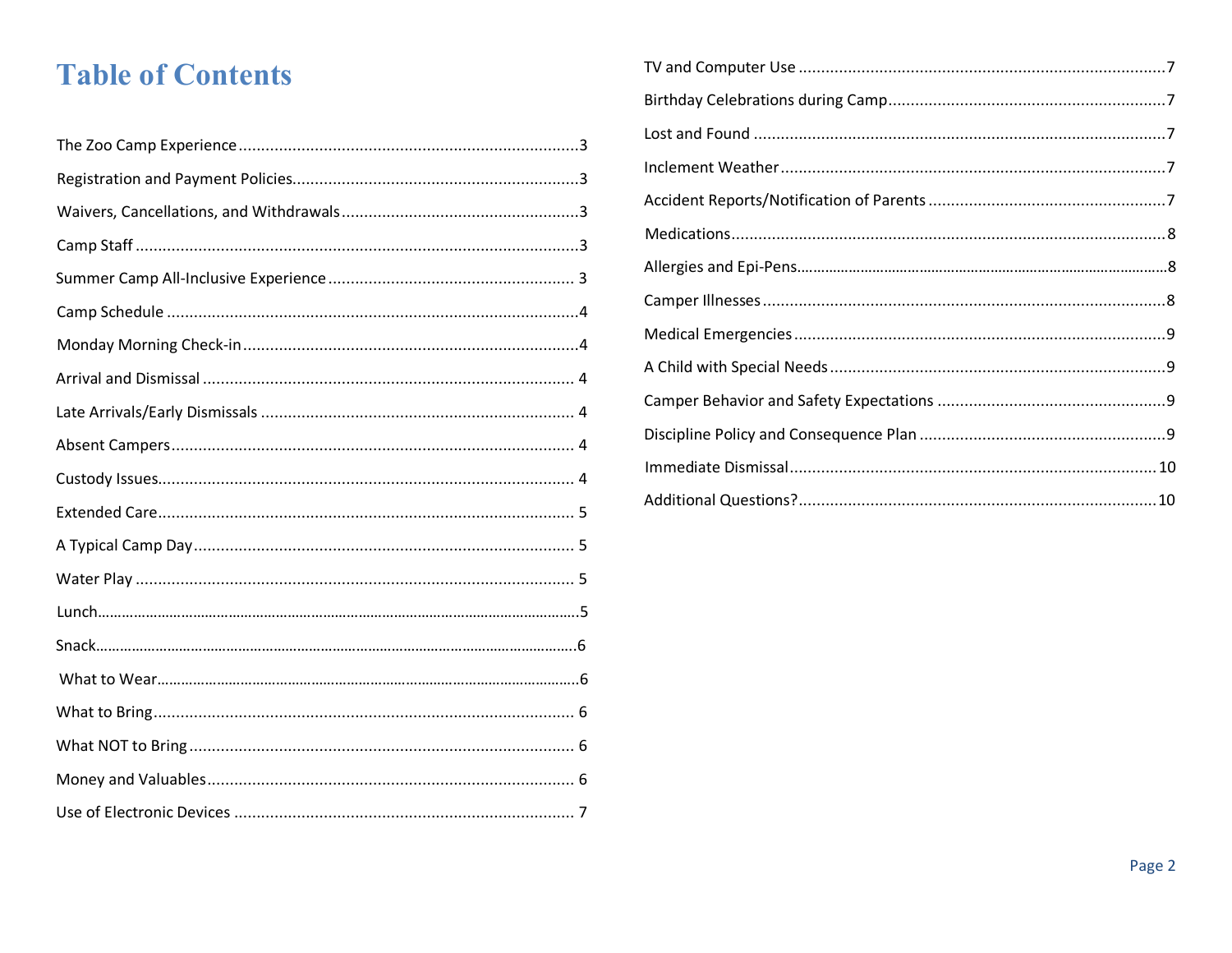# The Zoo Camp Experience

Over the summer, ZooTampa at Lowry Park is headquarters for week-long camps for campers who have completed Kindergarten-8<sup>th</sup> grade. Participants learn about nature, science, and the animal kingdom while hiking through the zoo, exploring behind-the-scenes, and cooling off in the zoo's water play areas. Zoo Camps include animal encounters, animal care chats, educational shows, games, crafts, and more!

## Registration and Payment Policies

Registration is on a first-come, first-serve basis and takes place on ZooTampa.org. Payment is due in full when you register.

## Waivers, Cancellations, and Withdrawals

Please review our waiver pertaining to photographs as well as our cancellation and refund policy that is sent via e-mail to you.

We reserve the right to combine or cancel camps that have not met the minimum enrollment or if a venue becomes unavailable. A minimum of 5 campers must be enrolled for a Zoo Camp to take place. If a camp does not meet the required number of campers, we will either merge your camper with another age camp topic or contact you a minimum of 3 days in advance so you are able to make other arrangements for your child.

In the event that you need to cancel, an 80% refund will be given if the cancellation request is received 15 days or more before the first day of camp. A 50% refund will be given for requests made 14 to 10 days before the first day of camp. No refunds will be given for cancellations made 9 or fewer days before the first day of camp, or if you need to withdrawal your camper during the camp week. Please note: There is a \$20 processing fee to reschedule 15 days or more before the first day of camp, and a \$25 processing fee to reschedule 14 or fewer days before the first day of camp.

# Camp Staff

Each Zoo Camp maintains a capacity of 16 campers, with two counselors and one teen volunteer intern. Each Premium Zoo Camp for 4<sup>th</sup>-5<sup>th</sup> grade and  $6<sup>th</sup>$ -8<sup>th</sup> grade maintains a capacity of 12 campers, with two counselors and one teen volunteer intern. When considering camp counselors for employment, the completion or pursuit of a Bachelor's Degree in Education, Environmental Science, or Biology is desired. In addition, we have full time Zoo instructors that facilitate various environmental education programs for camp.

#### Summer Camp All-Inclusive Experience

- Lunch and snack each day of camp
- T-shirt and nametag to be worn each day of camp
- Refillable water bottle and pouch
- Commemorative photo
- **Extended Care**
- A complimentary ticket for the camper to visit the Zoo on another summer day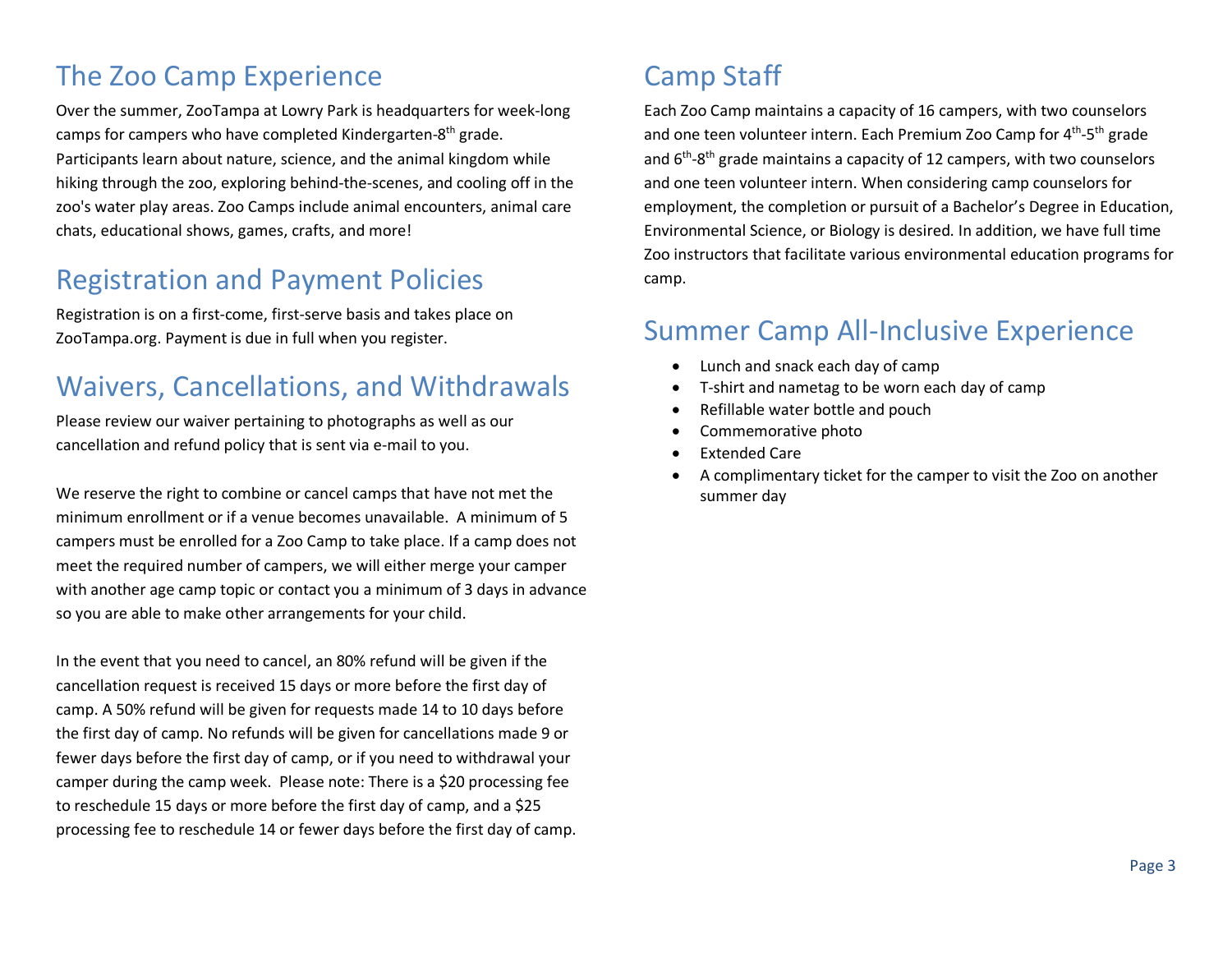## Camp Schedule

Monday through Friday, 9:00 am to 4:00 pm Extended Care Hours: 8:00 am to 9:00 am and 4:00 pm to 5:00 pm (included with all camp programs).

# Monday Morning Check-in

On the first day of camp, please park and escort your child to the check-in location at the Saunders Event Pavilion, located along North Boulevard, to the right of the main entrance of the Zoo. This will be our opportunity to get to know your camper and their needs before their week of camp begins. At that time, you will fill out any additional safety, medication, and registration forms. We will be happy to address any concerns or questions you may have about your camper's upcoming week. Please allow extra time for this check-in process, as we want to ensure we are thoroughly prepared to provide an excellent camp experience for your child!

## Arrival and Dismissal

For the rest of the week, camp drop-off and pick-up will continue to be at the Saunders Event Pavilion. Camp drop-off begins at 8:00 am each day. Please park and walk to the front gate of the Saunders Event Pavilion to sign in your camper. The camp day begins promptly at 9:00 am, and all camps will proceed into the Zoo at this time. If you arrive later than 9:00 am, call the camp number listed at the drop-off location to contact a coordinator. Please note that this may delay your sign-in process and that your camper may miss elements of their camp day.

Camp pick-up begins at 4:00 pm each day. Please park and bring your photo ID to the front gate of the Saunders Event Pavilion to sign out your camper. Camp staff will verify that the name on your ID matches an adult's name on the authorized pick-up list. No camper will be released unless the adult picking up the child is on the authorized pick-up list and shows a photo ID. If you would like to add more people to your child's pick-up list, the primary contact must provide the additional information by contacting our Office Manager Jamie Elkington at (813) 933-8093 or

Jamie.Elkington@ZooTampa.org or speaking with the camp coordinators during Monday morning check-in. Please note: your child's safety is our primary concern and every possible effort is made to make camp dismissal procedures quick and convenient. Feel free to take a few minutes at pick-up to inquire about your child's day! Our camp staff will gladly fill you in on some of the highlights.

Camp pick-up ends at 5:00 pm and all campers must be picked up by this time. Late pick-ups are subject to additional fees.

#### Late Arrivals/Early Dismissals

If you know in advance that your camper will need to arrive late or be picked up early, please contact Jamie Elkington at (813) 933-8093 with your information so that we can make accommodations. Advanced warning will save time and help us provide the best service for your child. When you arrive, call the camp number listed at the drop-off location to contact a coordinator.

#### Absent Campers

If your child will be absent on a particular day, please contact Jamie Elkington at (813) 933-8093 with your child's name; a voicemail is sufficient if you cannot speak directly with Jamie. There is no refund for missed camp days.

#### Custody Issues

All adults listed as approved contacts will be able to pick up their campers. If there are custody issues or safety concerns, please contact Jamie Elkington at (813) 933-8093 or Jamie.Elkington@ZooTampa.org.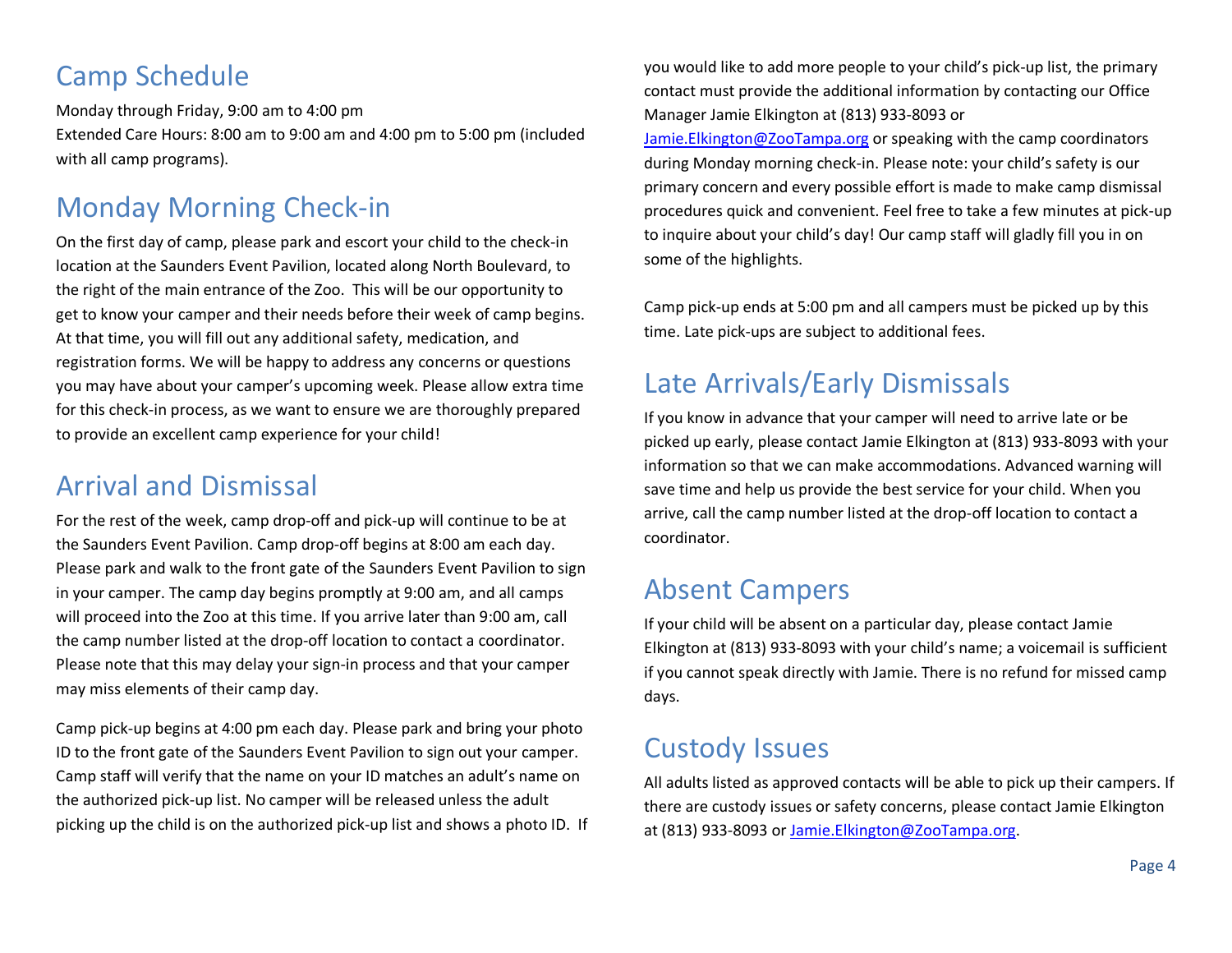## Extended Care

All camps include extended care from 8:00 am – 9:00 am and 4:00 pm – 5:00 pm. Campers picked up after 5:00 pm will be charged a \$1 a minute fee for late pick-up. During extended care, campers will play games and participate in other classroom-based activities.

# A Typical Camp Day

The activities listed below are examples of what most camps include.

• **Arrival** — Campers will arrive and check in with camp staff and join their camp group to engage in games and activities until the camp day begins at 9:00 am.

• **Animal Encounters** — Campers have the chance to get up close and personal with animals during exclusive camp encounters.

• **Themed Crafts, Activities, and Games** — Each camp has a wide variety of crafts and games that are both fun and educational. Games are played both indoors and outdoors.

• **Zoo Hikes and Behind-the-Scenes** — All camps spend time out in the Zoo everyday exploring our animal exhibits. Campers may even have opportunities to travel behind-the-scenes and uncover some of the Zoo's best kept secrets!

• **Animal Care Chats and Enrichment Sessions**— Campers meet with animal care staff to learn insider info on animal training and husbandry, as well as watch animals enjoy enrichment items.

• **Lunch** — All camps have lunch included. Lunch includes a hot entrée, chips and a cookie. Campers are welcome to pack their own lunch (please see Lunch section of the Handbook for more information).

• **Classroom Lessons** — Campers have special opportunities to learn camp themed lessons in fun and interactive ways while cooling down in the airconditioned classrooms.

• **Rides** — All camps are encouraged to spend time on the various rides ZooTampa offers. Please be aware that specific camps may be limited to the rides they can go on depending on height and age.

• **Snack** — All camps have a scheduled snack break in the afternoon. Snack is provided by ZooTampa.

• **Dismissal** — Campers will be called by name for dismissal once a parent or guardian has signed them out. Dismissal begins at 4:00 pm.

#### Water Play

On the first day of each camp, you will receive a letter from your child's counselor sharing with you a little about what they will be doing for the week and when campers will participate in water play. Water play will never be on the first day of camp. On water play day, please dress your camper in their bathing suit and camp shirt. In his/her backpack, please pack water shoes, a towel, and a change of clothes for the end of the day. Please bring a plastic bag to store wet items in after water play.

#### Lunch

All camps have lunch included. Lunch includes a hot entrée, chips, and a cookie. Campers are welcome to pack their own lunch. We do not provide refrigeration or microwave.

Monday: Burger Sliders Tuesday: Chicken Tenders Wednesday: Cheese Pizza Thursday: Spaghetti and Meatballs Friday: Hot Dog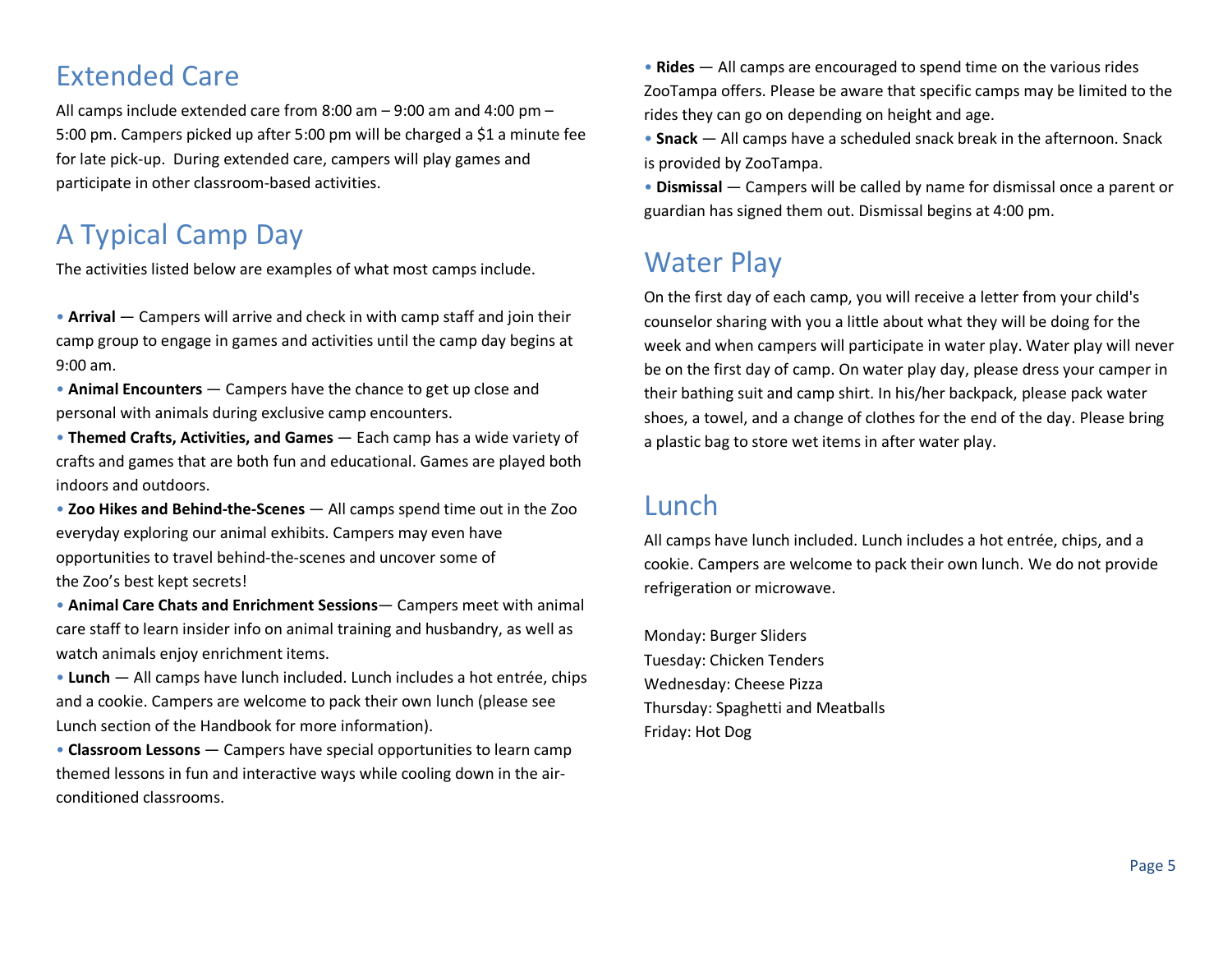### Snack

ZooTampa will provide snacks each day. Options will change daily and may include animal crackers, goldfish crackers, fruit snacks, or Chex Mix.

#### What to Wear

• Camp T-shirt.

• Comfortable clothes (shorts and camp T-shirt) that are appropriate for the weather.

• Closed toed shoes or sneakers. Please save Crocs™, water shoes, and flip flops for water play only. Shoes with wheels are not permitted. **For safety reasons, campers who do not have FULLY closed shoes will NOT be allowed behind-the-scenes.**

• On water play day, campers should wear their bathing suit and bring a change of clothes, towel, and water shoes.

- Camp water bottle and pouch.
- Hat and backpack are highly recommended.
- Rainwear (no umbrellas please).
- Sunscreen and bug spray.

Campers will receive a camp T-shirt on the first day of camp. T-shirts must be worn daily and previous years' t-shirt styles are acceptable. Campers may purchase additional camp T-shirts, for \$10 each, through Jamie Elkington at Jamie.Elkington@ZooTampa.org, or through a staff member at Monday morning check-in. ZooTampa at Lowry Park is not responsible for any clothing that may become soiled or for any lost or stolen items.

Masks are required to participate in certain activities throughout the Zoo, including up-close animal encounters and behind-the-scenes tours. Please check back closer to the start of camp for our most updated mask policy.

## What to Bring

Campers are responsible to provide the following:

- Sunscreen\*
- Bug Spray\*
- Backpack to be used as transport for water play clothing and crafts.

*\*Self-applied unless the parent has made prior arrangements via consent on the HEALTH/PERMISSION FORM.* 

### What NOT to Bring

- No videogames or cellphones are permitted during academic camp hours. They can be used during lunch and extended care ONLY. \*
- No soda is to be sent in your child's snack and lunch packs. \*\*
- No personal items such as toys, games, cards, stuffed animals, etc.
- No items your child would become upset about if they were to get lost.

*\* Any items seen during camp hours will be confiscated until the end of the day. ZooTampa is not responsible for lost or damaged items.*

*\*\* Soda causes bloating and can make your child sick during times when exposed to extreme heat. To avoid this problem, please send only water or Gatorade with your child.*

#### Money and Valuables

We strongly discourage children from bringing any valuables to Zoo Camp. The Zoo is not responsible for lost, broken, or stolen items; this includes all handheld electronic devices, such as iPods®, handheld videogames, and cell phones. There is no need for your child to bring money to purchase any items at camp, as trips to the gift shop or snack areas will not be included in the camp schedule. The Zoo is not responsible for any lost money.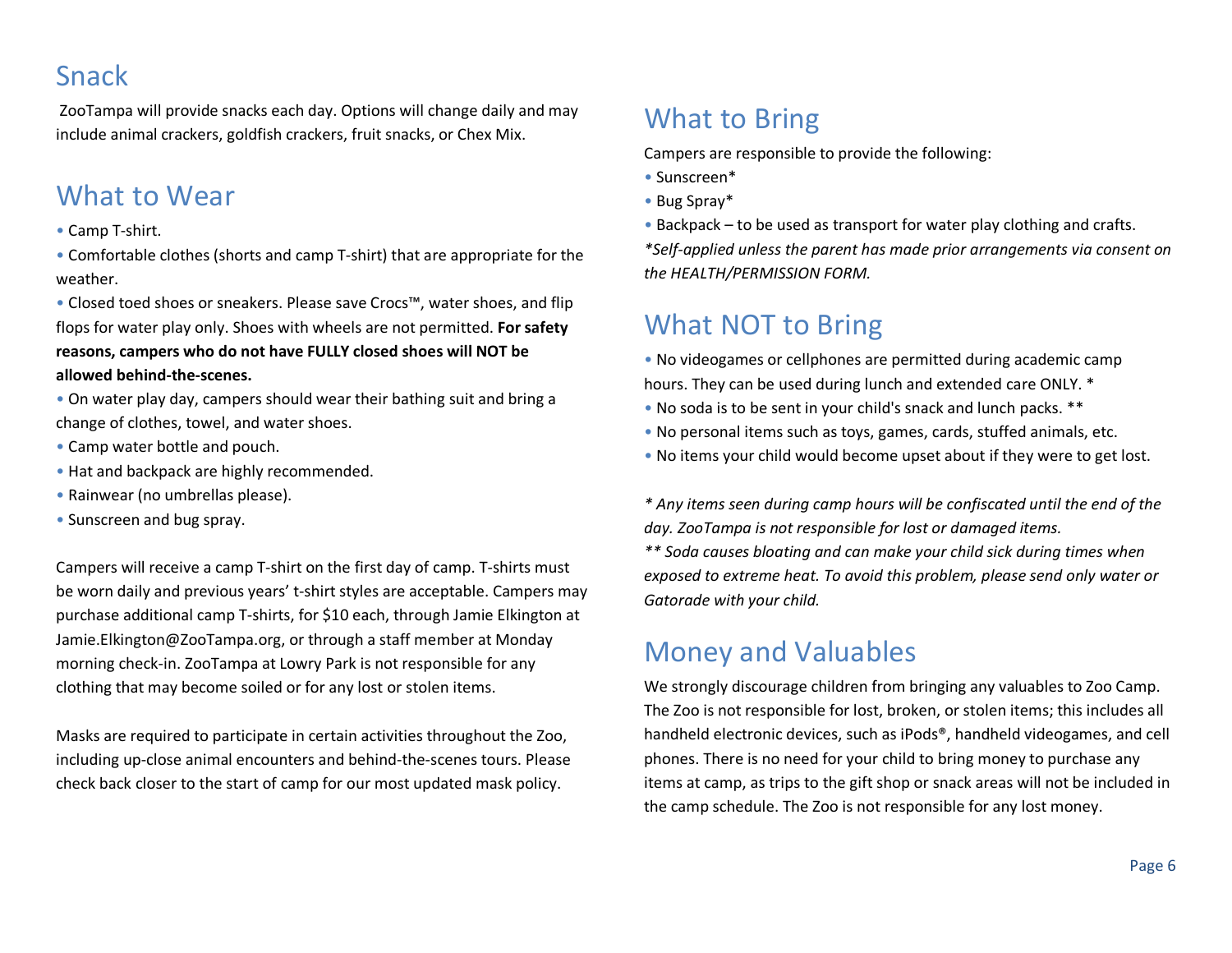## Use of Electronic Devices

Campers are permitted to bring cellphones or handheld videogames that may be used during lunch and extended care hours ONLY. During regular camp hours, campers may only use cellphones and cameras to take photos. If a camper is seen using an electronic device during academic camp hours, other than for pictures, the device may be confiscated until the end of the day. In the case of an emergency, a camper should inform their counselor and we will contact you immediately. If you need to contact your child due to an emergency, please contact (813) 935-8552 ext.0 and ask them to contact Camps.

#### TV and Computer Use

Currently, we have computers in some of the camp classrooms to supplement educational activities. We do provide camps an opportunity to use DVDs or other videos to enhance the campers' learning during cool down times in the classrooms. In general, TV and computer use in camp only takes up a small portion of the day, if at all.

#### Birthday Celebrations during Camp

Birthdays are special occasions, and we love to celebrate them! Parents are welcome to provide store bought refreshments that show a list of ingredients. Homemade refreshments are not permitted due to allergy reasons. Additionally, we ask that parents encourage options for children with food allergies. Balloons and candles are not allowed at any time for safety reasons.

If you would like to provide a treat for the class, please speak to a camp coordinator ahead of time to make arrangements. Please ask a camp coordinator for an updated list of the number of campers and any allergies in the camp.

## Lost and Found

Please check with camp coordinators for items lost at camp. We keep all found items for at least two weeks in the Camp Office. After that time, items may be donated.

#### Inclement Weather

Thunderstorms are common during Florida afternoons and may impact scheduled camp activities. For your child's safety, campers will be moved to a secure indoor location during extreme weather. While we make every effort to continue with our program as planned, missed activities may not be able to be rescheduled.

Should inclement weather disturb normal camp dismissal operations, please see posted signs at the Saunder's Event Pavilion for further information.

In the event of a hurricane or any other event that would put the campers or staff in an unsafe position, Zoo Camp will be closed. ZooTampa at Lowry Park will also post an automated message on the Zoo's main telephone line to notify callers of the Zoo closing. If camp staff is able to do so, advanced notice of a closure will be sent via email.

#### Accident Reports/Notification of Parents

Any accidents that happen throughout the day that affect your child will be documented by the camp staff supervising your child at that time. Information will be provided on an incident report. You will sign a copy when you pick up your child that will be placed in our summer camp file. If the accident is severe enough to warrant medical attention, you will be called immediately. If your child has an accident that affects their head in any way, you will also be called immediately. For more details about this type of accident, please refer to the Medical Emergencies section of this handbook.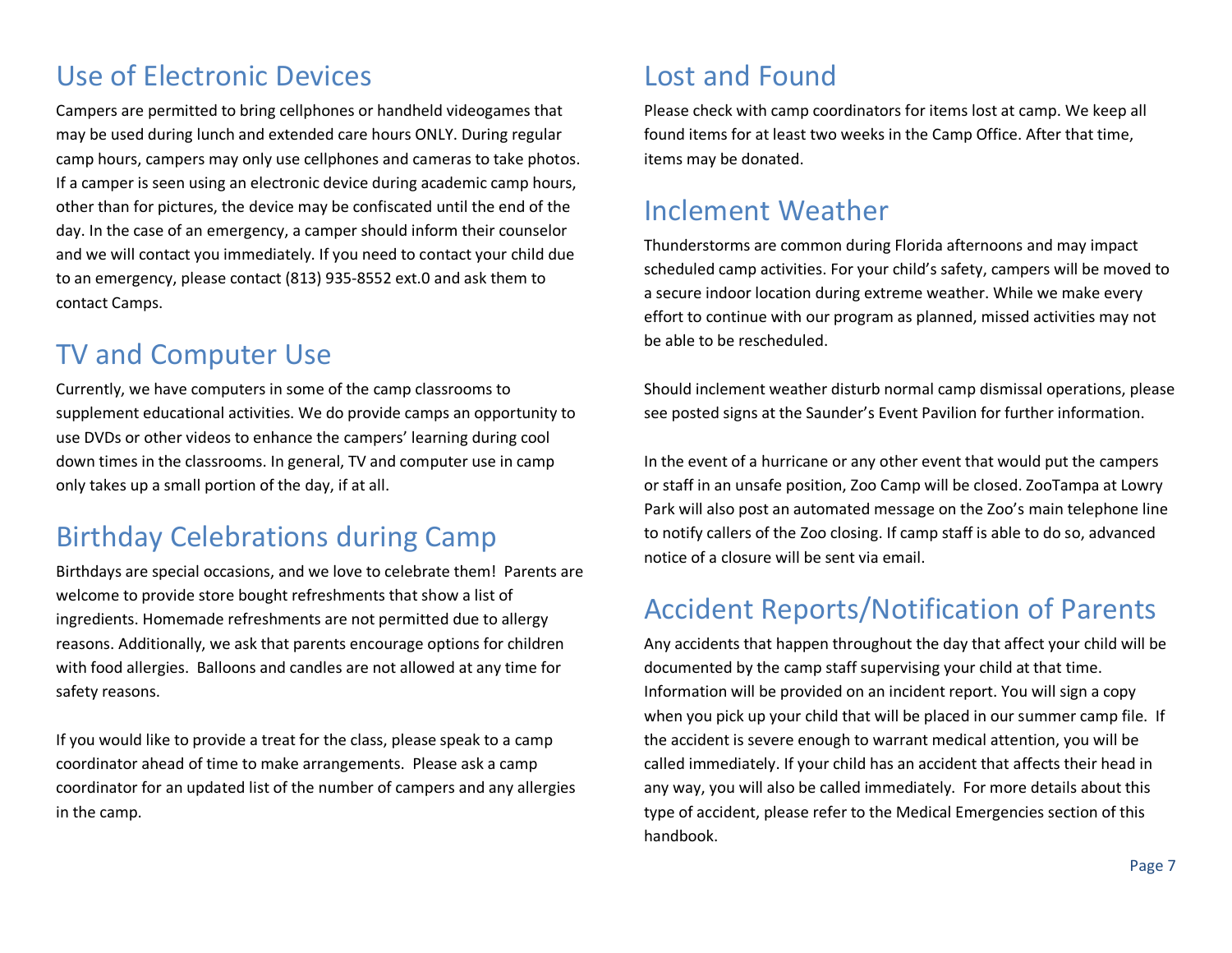#### **Medications**

If your child needs to take prescription medication during camp hours, a Parent Authorization for Medication Form needs to be filled out and discussed with our Medical team during Monday morning check-in. The following list helps ensure that your child's prescription medication is safely administered:

• The prescription medication container must have the pharmacy label and your child's legal name. The medication must have been given at home at least once, in case of an allergic reaction. We will not administer medication that is past the expiration date.

• All medications will be stored in a locked portion of the camp backpack that remains with the camp group at all times. A refrigerator is also available if needed.

Please note: We will not administer any prescription medication without proper written permission. If the Parent Authorization for Medication Form is not fully completed or does not match the pharmacy label, we will notify you that we will be unable to dispense the medication. We also cannot dispense medication that is expired.

#### Allergies and Epi-Pens

Zoo Camp recognizes the potentially serious consequences of children with allergies. These allergies may include a condition known as anaphylaxis. Anaphylaxis is a severe, potentially life-threatening allergic reaction brought about by exposure to certain foods or other substances. Zoo Camp will make every reasonable effort to reduce the risk to children with severe allergies or anaphylaxis in accordance with this policy.

At this time, Zoo Camp is not a nut or allergen free environment. However, if a camper is enrolled who is allergic to nuts or other allergens, we will

provide a table that the camper can sit at during his/her lunch period. In addition, we will have allergy friendly options available with our included lunch. At the start of the camp week, please speak with camp staff regarding your child's lunchtime needs or restrictions.

If your child has an Epi-Pen, you are required to fill out the Anaphylaxis form with our Medical team during Monday morning check-in. The Epi-Pen will be carried in a locked portion of the camp backpack that remains with the camp group at all times. Please ensure that your child knows how and when to use their Epi-pen. In the event your child needs their Epi-pen, our counselors and Medical team will assist with administration as needed. We will also call 911 for your child to be checked over by emergency medical personnel. This could include a trip to the Emergency Room, if emergency medical personnel deem necessary.

#### Camper Illnesses

ZooTampa reserves the right to refuse entrance to camp if a child is exhibiting any of the following symptoms or illnesses:

- Fever of 100°F of higher
- Severe/Persistent Coughing
- Vomiting
- Sore Throat
- Severe Headache
- Conjunctivitis (Pink Eye)\*
- Ringworm
- Lice\*
- COVID-19
- Other contagious illnesses

*\*Child must be treated for Lice and Pink Eye for a minimum of 24 hours and must present a doctor's note upon returning to camp.*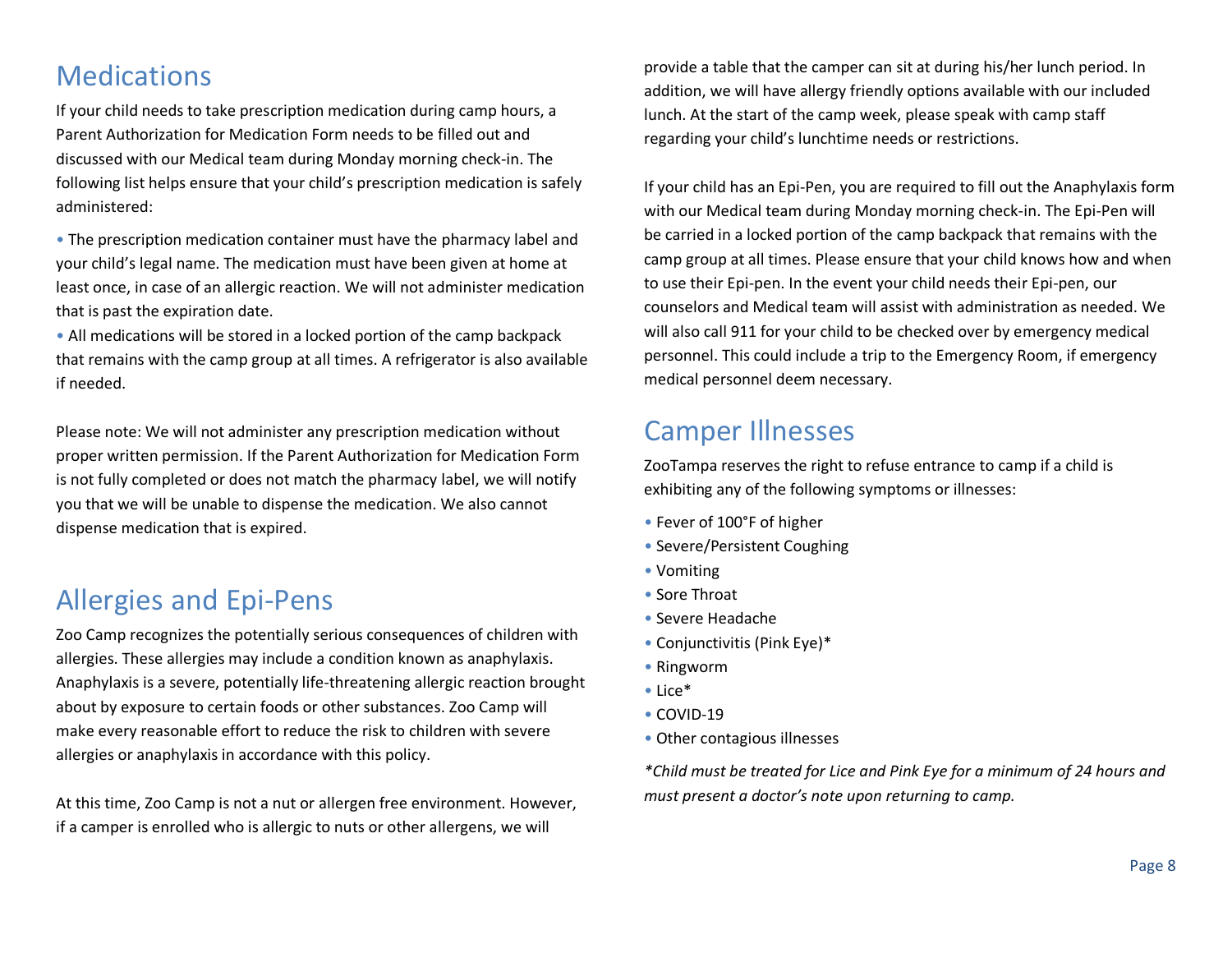In the event a camper becomes ill during the camp day, camp staff will notify the emergency contact immediately and discuss the situation. For the well-being of your camper, and the safety of other campers in our program, we will provide space for the child in our office with a staff member and you will be asked to pick up your child immediately if they are showing any of the symptoms listed above.

## Medical Emergencies

In the event that your child experiences a medical emergency, we will immediately call 911 for your child to be checked over by emergency medical personnel. This could include a trip to the Emergency Room, if emergency medical personnel deem necessary. Camp staff will contact you if this situation occurs. In addition, a staff member will accompany your child to the Emergency Room.

## A Child with Special Needs

Zoo Camp strives to meet the needs of all children. In order for us to be able to help your child have an enjoyable experience at camp, please notify us upon registration of your child's special needs prior to your child's first day of camp. This may include information on allergies, accessibility concerns, behavioral, psychological or emotional conditions, or other special needs. While we offer our camps to as wide a range of children as possible, it is not possible for us to offer one-on-one care.

# Camper Behavior and Safety Expectations

- Listen and follow directions.
- Stay with your group at all times.
- Walk to all areas and destinations.
- Respect all campers and staff.
- Keep your hands and feet to yourself. Violence will not be tolerated.
- Respect the animals and their environment.

Zoo Camp has standard rules of behavior, including respecting staff, fellow campers, camp materials, and especially, the animals. These rules are reviewed with the campers on the first day before the start of camp and at different times throughout the week. Disrespectful behavior, bullying, foul or hurtful language, and violence toward camp staff, fellow campers and animals will not be tolerated. In the event that the following Discipline Policy is disregarded, ZooTampa reserves the right to dismiss the camper from the Zoo Camp program without refund.

## Discipline Policy and Consequence Plan

ZooTampa is a demonstration site for Program Wide Positive Behavior Support. To ensure the safety and well-being of staff, campers, and animals, the following policy will be enforced.

## Minor Infractions:

Disrespect shown to staff members, fellow campers, or animals.

• **1st Offense** – Camper will be given a verbal warning and will speak with the camp counselor. Camp staff will document each expectation not being met in a behavior log.

• **2nd Offense** - Camper will be given "me time" in the office with the Camp Coordinator and the camper will make a call to his/her parent from the office to explain their actions. Campers who receive "me time" from the group will not be included in zoo hikes or special activities at that time. • **3rd Offense** – Camper will be dismissed from camp without a refund. This is to ensure a favorable learning environment for all.

## Serious Infractions:

Endangerment or intent to endanger another's well-being (human or animal).

• **1st Offense** – Camper will be given "me time" in the office with the Camp Coordinator and the camper will make a call to his/her parent from the